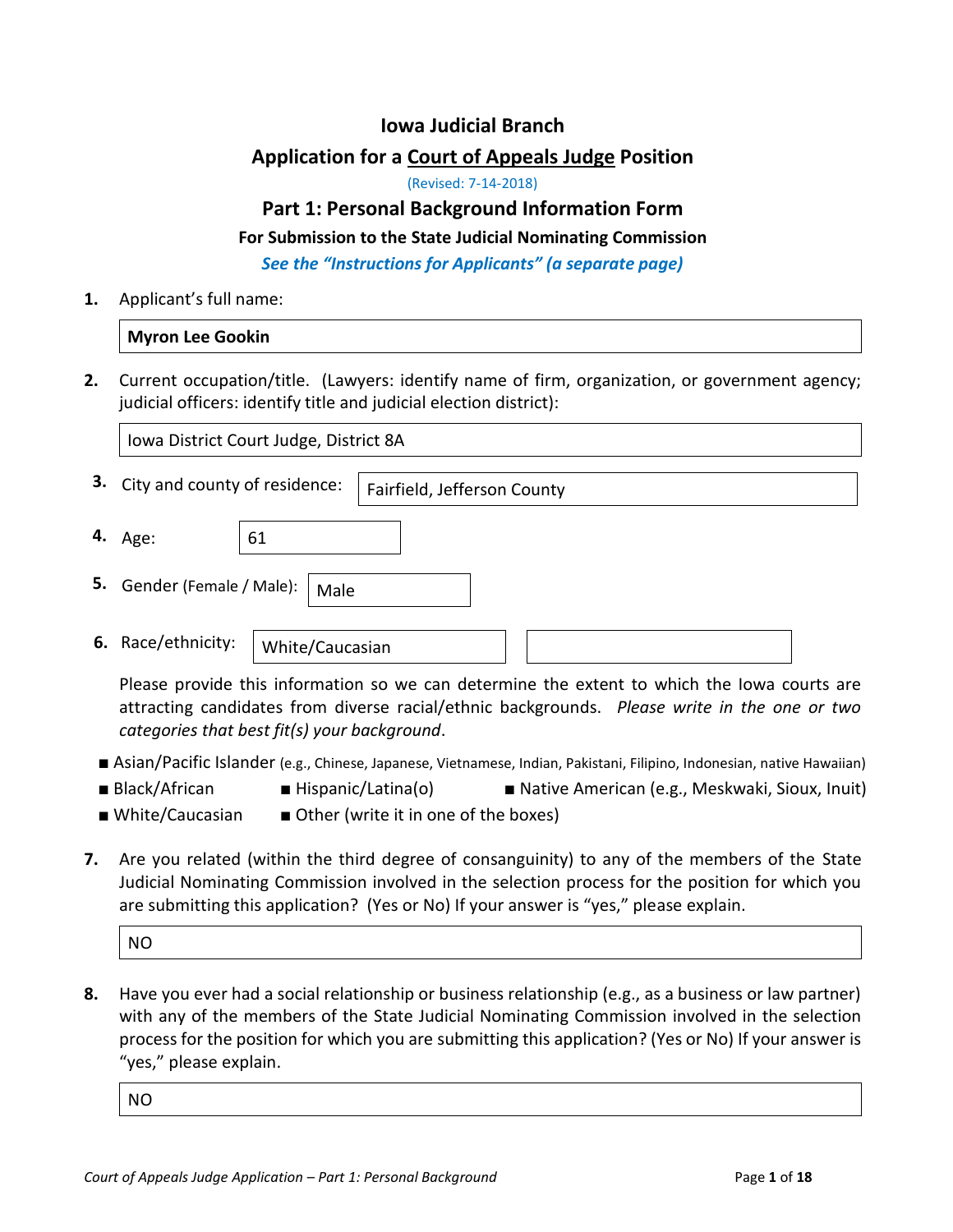**9.** Explain why you are seeking this judgeship position:

First, I practiced law for 28 years in a general practice law firm and have served as a district court judge in District 8A for 7.25 years. I believe this experience as both a general practice lawyer and trial judge in a rural judicial district gives me a very useful background to serve on the appellate bench. Also, I have always been interested in appellate work. In law school, by competitive selection, I participated on regional and national moot court teams, which were highly successful. I also served on the moot court board. I won the Rodney L. Hudson Senior Advocacy Award, Drake Law School's highest honor for trial and appellate advocacy. In private practice, I did a considerable amount of trial work, which often resulted in appellate work. I have prepared and filed appellate briefs and orally argued cases before the Iowa Court of Appeals and the Iowa Supreme Court. As a district court judge, I have presided at numerous trials, both jury and non-jury, some of which have been appealed with resulting opinions. I believe my long-term experience and interest in trial and appellate work would serve me well in an appellate court position.

Second, before I applied for a district court position in 2011, I struggled a bit with whether I should apply. I felt I had strengths to serve in the judiciary, but enjoyed a successful private law practice with people I respected and with whom I enjoyed working every day. I made the difficult decision to apply, resulting in my appointment to the district bench. Very early in my judicial career, I concluded I made the right decision. I have thoroughly enjoyed my service on the district court bench. It is challenging and highly rewarding. I am confident in my abilities and proud of my work. It would be an honor to continue my service to the judicial branch and the State of Iowa on the Iowa Court of Appeals.

**10.** Explain how your appointment would enhance the court:

I have been a hard worker my entire life. Although a "town kid", born and raised in Fairfield, Iowa, I have walked beans, detassled corn, baled hay, painted and roofed houses, operated concrete saws, jackhammers, tractors and dump trucks, finished concrete, re-glazed windows, and patched and painted a very high percentage of the classrooms in the Fairfield Community School District! I have never shied away from hard labor and have taken pride in my work ethic.

While taking pride in physical labor, I have taken even greater pride in academic pursuits. I have graduated with honors from high school, college and law school. I am a voracious reader who enjoys learning new things. I am a constant seeker of knowledge and truth. I am an attentive listener. I try to be friendly, pleasant, and respectful in all my interactions with people, both personal and professional. I attempt to make good and fair decisions and explain them in a meaningful way, whether as a judge, a father of three children, or in any other capacity. I have varied life experiences as a husband, father, lawyer, business owner, church member and active participant and leader in many community and professional events, boards and commissions. I was an elected official for 14 years on the Fairfield City Council. I believe all of these experiences have cultivated good analytical and decision-making skills, open-mindedness, empathy, wisdom,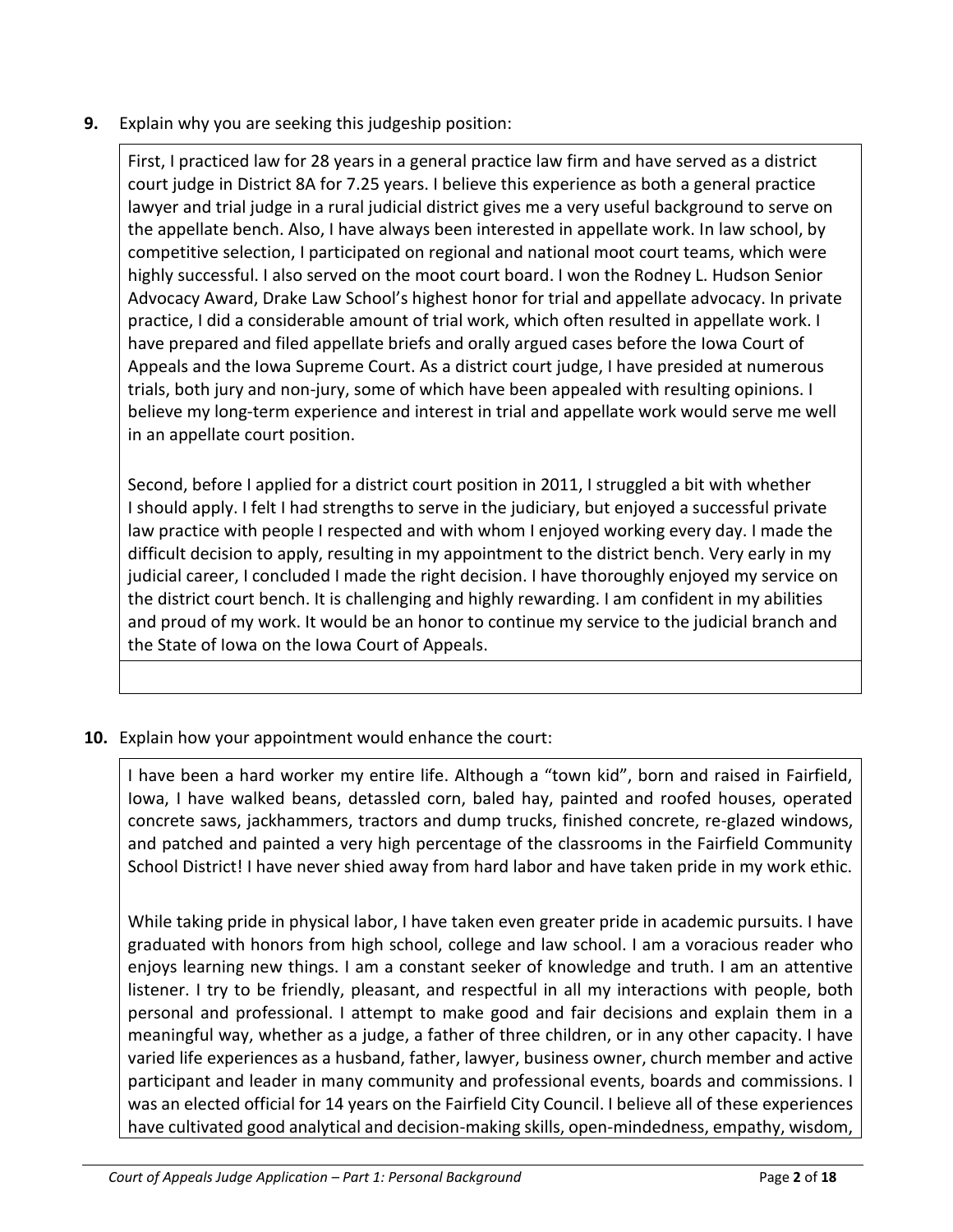perseverance, and a sense of fairness and justice.

I understand that the Iowa Court of Appeals is a high-volume appellate court. I have the work ethic, intellectual capacity and writing skills to handle the workload while maintaining high work quality. I will be positive, collegial and respectful of my fellow judges as we debate decisions in conference but will remain firm in my positions when I believe the law demands it. Again, I feel my broad experience practicing law in a general practice firm in rural Iowa for 28 years and my 7.5 years of experience on the district court bench uniquely qualify me for a position on the Iowa Court of Appeals.

Finally, I believe the Court of Appeals, like the Iowa Supreme Court, must do everything in its power to earn the respect and trust of the people of Iowa while maintaining its obedience to the law, impartiality, and independence from partisan politics. I am hopeful these beliefs would also enhance the Court and further its mission and role in our constitutional democracy.

**11.** Identify any offenses for which you have ever been *convicted* or pled guilty for the violation of any federal law or regulation, state law or regulation, or county or municipal law, regulation, or ordinance, *excluding* convictions that have been properly *expunged.* Do not include traffic violations for which the court imposed a fine of \$250 or less, unless you were arrested. *(Use "Tab" in last row to add more rows.)*

| <b>Convicted of</b><br>(describe offense) | Seriousness of<br>charge $(e.g.,$<br>serious misdem.,<br>felony) | <b>Location of court</b><br>(County, State) | <b>Disposition</b><br>type<br>(Plea, judge<br>ruling, jury<br>verdict) | Sentence /<br>Penalty | <b>Sentence</b><br>date<br>(mo/day/yr) |
|-------------------------------------------|------------------------------------------------------------------|---------------------------------------------|------------------------------------------------------------------------|-----------------------|----------------------------------------|
| <b>NONE</b>                               |                                                                  |                                             |                                                                        |                       |                                        |

**12.** Has any local, state, or federal office/agency ever assessed or threatened to assess you with a civil or criminal penalty in connection with the reporting of, or **failure to report, your federal, state, or local taxes**? (Yes or No) If yes, provide details.

| ΝO |
|----|
|----|

**13.** Have you ever been the subject of a **no-contact order**? (Yes or No) If yes, provide details (case number, county, state, date issued, date rescinded, and reason for the NCO).

| <b>NO</b> |  |
|-----------|--|
|-----------|--|

**14.** Have you ever been a **party** in any **legal proceeding** (excluding traffic violation cases for which a fine of \$250 or less was imposed, unless you were arrested)? If yes, provide the following information: *(Use "Tab" in last row to add more rows.)*

| Case number | County, | Date filed   Date close | Description of case and outcome |
|-------------|---------|-------------------------|---------------------------------|
|             | State   |                         |                                 |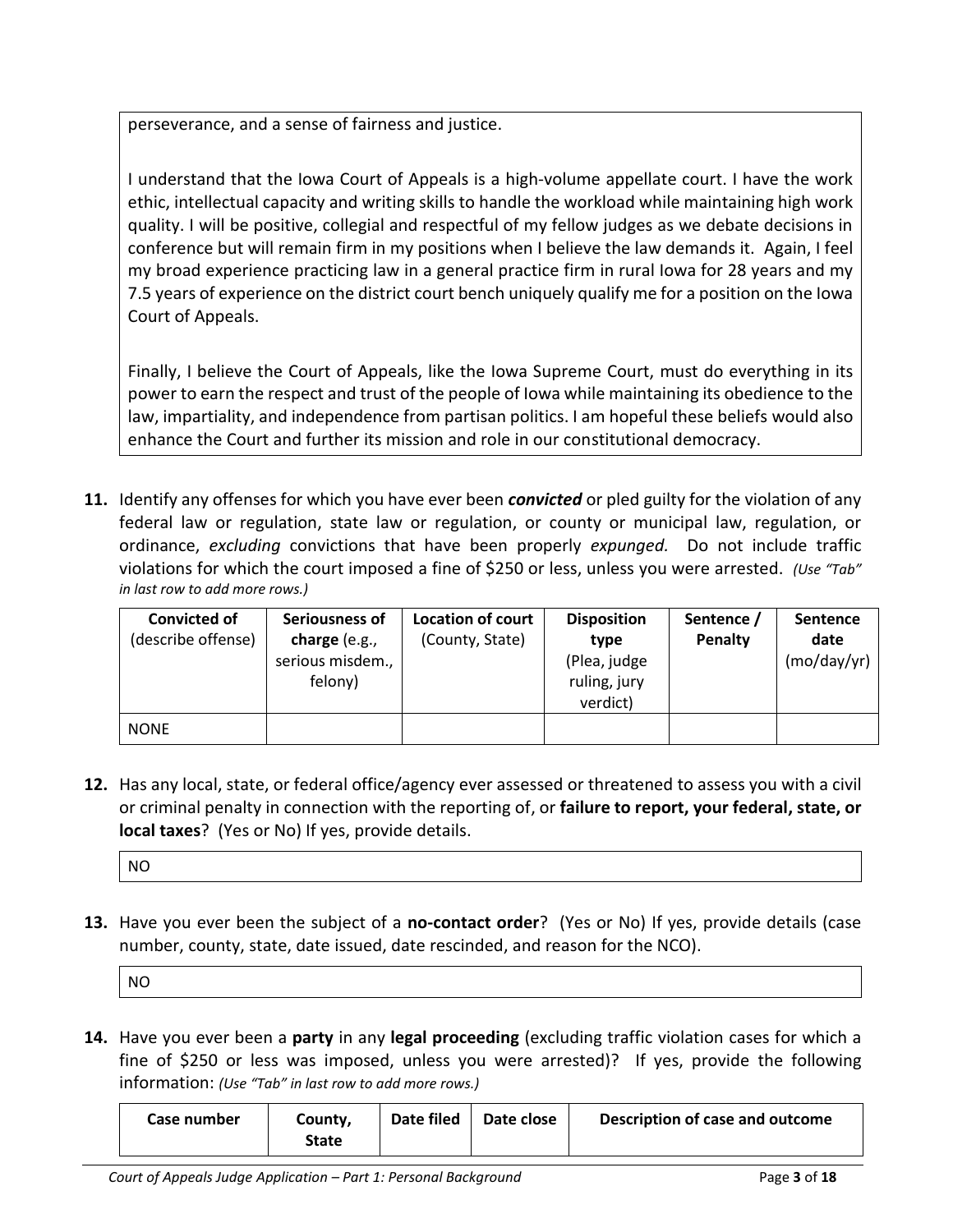| Unk. | Unk.                                                       | Unk. | Unk. | During the course of my 28-year private<br>legal practice, on a few occasions our<br>firm filed suit in small claims court for<br>unpaid legal fees against former<br>clients. In response, a couple of former<br>clients filed counterclaims against me.<br>Although such counterclaims were<br>baseless, they were resolved by each<br>party dismissing their respective claim.                                                                                                                                                                                                                                                                                                                                                                                                                                                                                                                                 |
|------|------------------------------------------------------------|------|------|-------------------------------------------------------------------------------------------------------------------------------------------------------------------------------------------------------------------------------------------------------------------------------------------------------------------------------------------------------------------------------------------------------------------------------------------------------------------------------------------------------------------------------------------------------------------------------------------------------------------------------------------------------------------------------------------------------------------------------------------------------------------------------------------------------------------------------------------------------------------------------------------------------------------|
| Unk. | U.S. District<br>Court,<br>Southern<br>District of<br>lowa | Unk. | Unk. | In the mid-80's, I represented a<br>Production Credit Association (PCA) in<br>Illinois against an Iowa farmer who was<br>in default on large secured agricultural<br>loans. The farmer had filed for<br>bankruptcy protection. I was local<br>counsel in southeast lowa, where the<br>farms were located. The loans were<br>secured by a "blanket" security interest<br>in the farmer's assets, including grain.<br>As part of the proceedings, and<br>because of unexplained grain<br>shortages, the bankruptcy court<br>ordered that I monitor the harvest and<br>make a report thereon. I was therefore<br>required to testify in court concerning<br>the monitoring of the harvest. The<br>farmer ultimately filed suit against the<br>PCA and every officer and attorney<br>involved in litigation against him,<br>including me. His suit against me and<br>all others was dismissed on summary<br>judgment. |

**15.** Have you ever been **publicly disciplined** in any manner for a breach of professional ethics or unprofessional conduct by any court, administrative agency, bar association, disciplinary board, or other professional group? If yes, provide the following information: *(Use "Tab" in last row to add more rows.)*

|  | Name of discipline board<br>or agency | Date<br>discipline<br><i>imposed</i> | Description of the ethics<br>violation | Description of the public<br>discipline |
|--|---------------------------------------|--------------------------------------|----------------------------------------|-----------------------------------------|
|--|---------------------------------------|--------------------------------------|----------------------------------------|-----------------------------------------|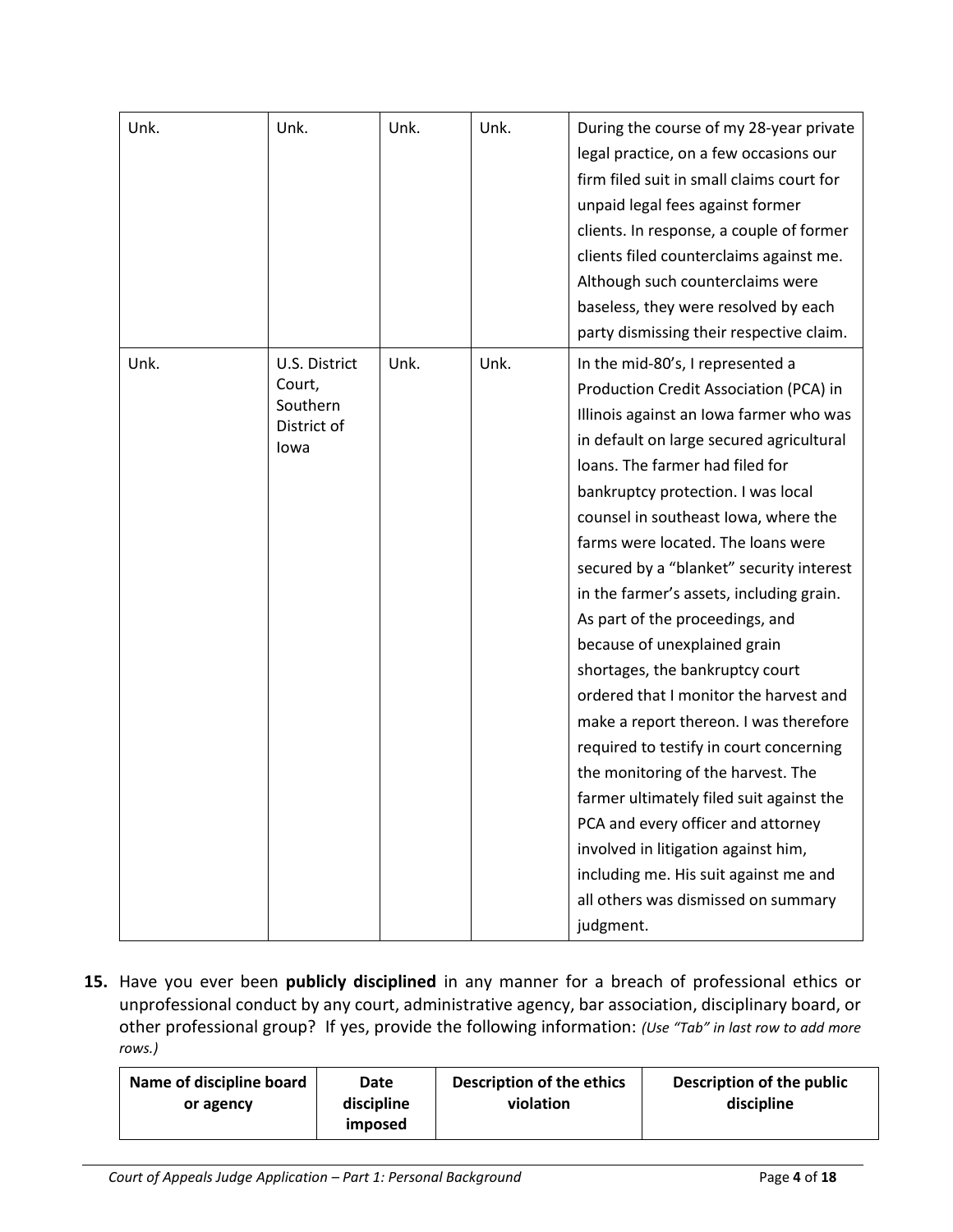| . NG |  |  |
|------|--|--|
|      |  |  |
|      |  |  |
|      |  |  |

**16.** List each **college and law school** you attended, including the dates of attendance, the degree awarded, and your reason for leaving each school if you did not receive a degree from that institution was awarded. *(Use "Tab" in last row to add more rows.)*

| College(s) and Law School(s)<br>$-$ and reason for leaving, if applicable | <b>Dates Attended</b><br>(Mo/Yr to<br>Mo/Yr) | Degree(s)                  | Month/Yr<br><b>Received</b> |
|---------------------------------------------------------------------------|----------------------------------------------|----------------------------|-----------------------------|
| 1. Iowa Wesleyan College (n/k/a Iowa Wesleyan<br>University)              | 09-76 to 05-78                               | Transferred<br>to ISU      |                             |
| 2. Iowa State University                                                  | 09-78 to 05-80                               | Bachelor of<br>Science     | 05-80                       |
| 3. Drake University School of Law                                         | 09-80 to 05-83                               | Doctor of<br>Jurisprudence | $05 - 83$                   |

**17.** List any relevant **honors, prizes, awards**, or other forms of recognition that you have received for educational, professional, or community contributions/achievements. *(Use "Tab" in last row to add more rows.)*

| Name/Title of Honor, Prizes, Awards                                                                                                                | <b>Awarded by:</b>                                                     | Month/Yr<br><b>Received</b> |
|----------------------------------------------------------------------------------------------------------------------------------------------------|------------------------------------------------------------------------|-----------------------------|
| Graduated with academic honors                                                                                                                     | Fairfield High School                                                  | May 1976                    |
| Dean's Lists, Blue Key National Honor Society,<br>Outstanding Freshman 1976-77                                                                     | Iowa Wesleyan<br>College, Mt. Pleasant,<br>lowa                        | 1976-1978                   |
| Graduated with academic distinction, Dean's lists, Alpha<br>Epsilon Rho, honorary broadcasting fraternity                                          | Iowa State University                                                  | May 1980                    |
| Drake Law School, graduated with academic honors,<br>Dean's lists                                                                                  | <b>Drake University</b>                                                | 1980-83                     |
| Midwest Moot Court team: First place team; Best<br>Appellant's Brief; Best Appellee's Brief; Outstanding<br><b>Individual Oralist Award</b>        | Midwest Moot Court<br><b>Competition (Drake</b><br>Law School)         | 1981-82                     |
| National Moot Court team: First place team (Midwest<br>regional competition-St. Paul, MN); Fifth place team<br>(National competition-New York, NY) | <b>National Moot Court</b><br><b>Competition (Drake</b><br>Law School) | 1982-83                     |
| <b>Moot Court Board</b>                                                                                                                            | Drake Law School                                                       | 1982-83                     |
| Rodney L. Hudson Senior Advocacy Award                                                                                                             | Drake Law School                                                       | 1983                        |
| Drake Law Review, senior staff writer                                                                                                              | Drake Law School                                                       | 1982-83                     |
| American Jurisprudence Awards/top grade in class:                                                                                                  | Drake Law School                                                       | 1981-83                     |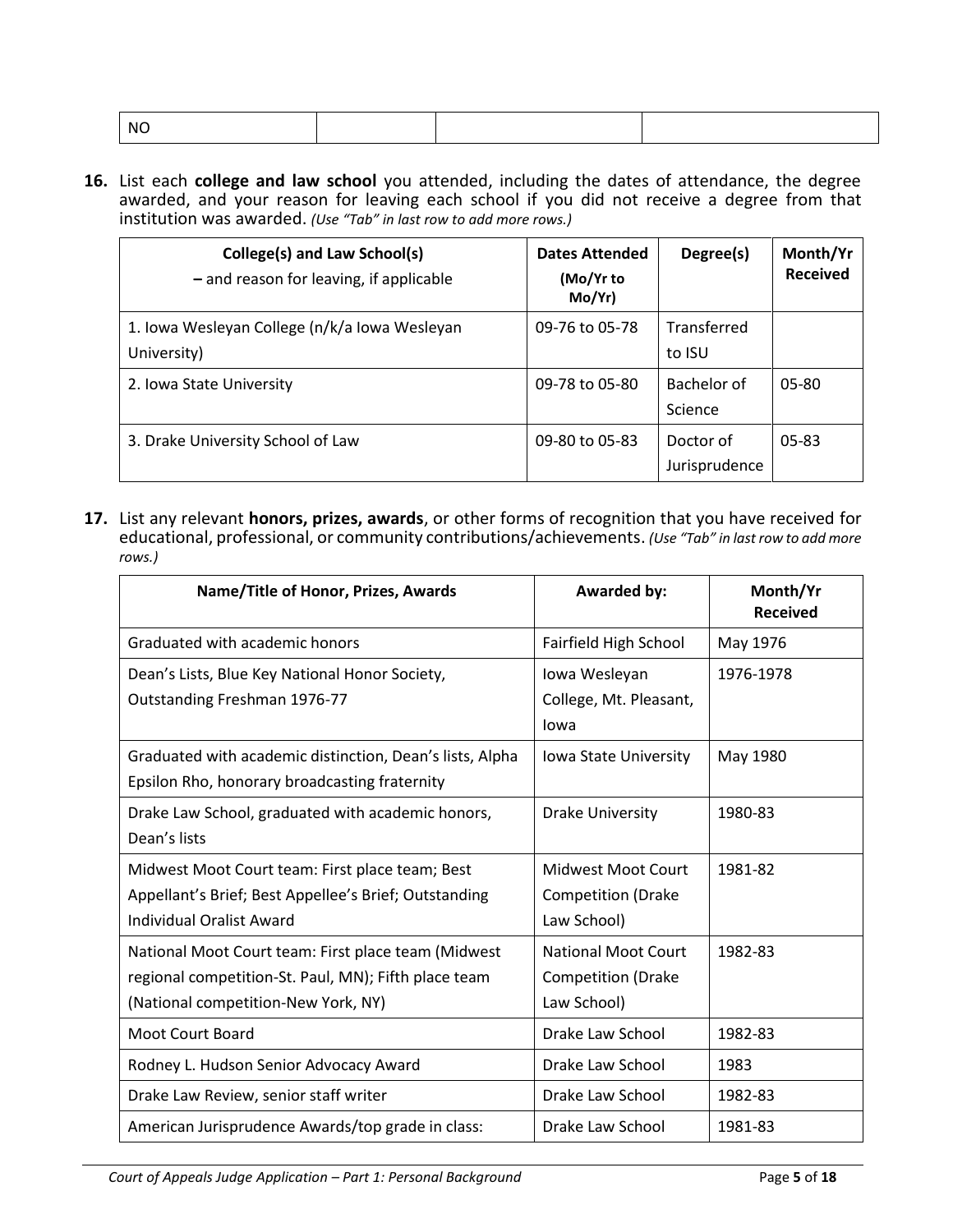| Evidence, Modern Real Estate Transactions, Radio & TV                                                                                      |                                                                                                       |              |
|--------------------------------------------------------------------------------------------------------------------------------------------|-------------------------------------------------------------------------------------------------------|--------------|
| Law                                                                                                                                        |                                                                                                       |              |
| Order of the Coif-National legal academic honorary<br>society-graduated in top 10% of class; final class<br>academic rank: 12th out of 163 | Drake Law School                                                                                      | 1983         |
| Order of the Barristers-National trial and appellate<br>advocacy honorary society                                                          | Drake Law School                                                                                      | 1983         |
| Honorary Colonel in the Iowa Militia, awarded for<br>service to the State of Jowa                                                          | Iowa Governor Terry E.<br>Branstad and Jowa<br>National Guard<br>Adjutant General<br>Warren G. Lawson | January 1995 |

**18.** List all **articles and books** you have published; include the citations and dates. *(Use "Tab" in last row to add more rows.)*

NONE (I assume the articles referenced herein are professional articles, e.g., law review articles. Otherwise, I have written numerous articles published in a column titled "Court Calls" in the Ottumwa Courier. These are short articles of public interest concerning the judicial branch.)

**19.** List all **public presentations** you have made at educational, professional, or other public forums; include the citations and dates. *(Use "Tab" in last row to add more rows.)*

| <b>Title of Presentation</b>                                                                                                                                                                                                | City, State           | <b>Event Sponsor</b>                             | <b>Month &amp; Year</b>      |
|-----------------------------------------------------------------------------------------------------------------------------------------------------------------------------------------------------------------------------|-----------------------|--------------------------------------------------|------------------------------|
| Iowa Wesleyan Constitution Day program-<br>Constitutional law symposium-speaker and<br>panel participant-spoke on "The Rule of Law"                                                                                         | Mt. Pleasant,<br>lowa | Iowa Wesleyan<br>College                         | September<br>2015            |
| 8th District Bench-Bar Conference<br>Ethics/continuing legal education<br>presentation on "Civility"-speaker, panel<br>moderator, and co-author of outline                                                                  | Fairfield, Iowa       | 8th District Bench-Bar<br>Conference             | November<br>2013             |
| Southeast Iowa Land Surveyor's Association<br>Annual Meeting/Continuing Professional<br>Education-speaker-spoke on "The Role of<br>the Court" and "Where Our Worlds Collide-<br><b>Boundary Disputes and Encroachments"</b> | Mt. Pleasant,<br>lowa | Southeast Iowa Land<br>Surveyor's<br>Association | December<br>2012             |
| Iowa State University-Media Law Class in<br>Journalism Dept.-guest lecturer on law and<br>the media                                                                                                                         | Ames, Iowa            | lowa State University                            | Multiple dates<br>since 2011 |

**20.** List all part-time and full-time **teaching positions** you have held. *(Use "Tab" in last row to add more rows.)*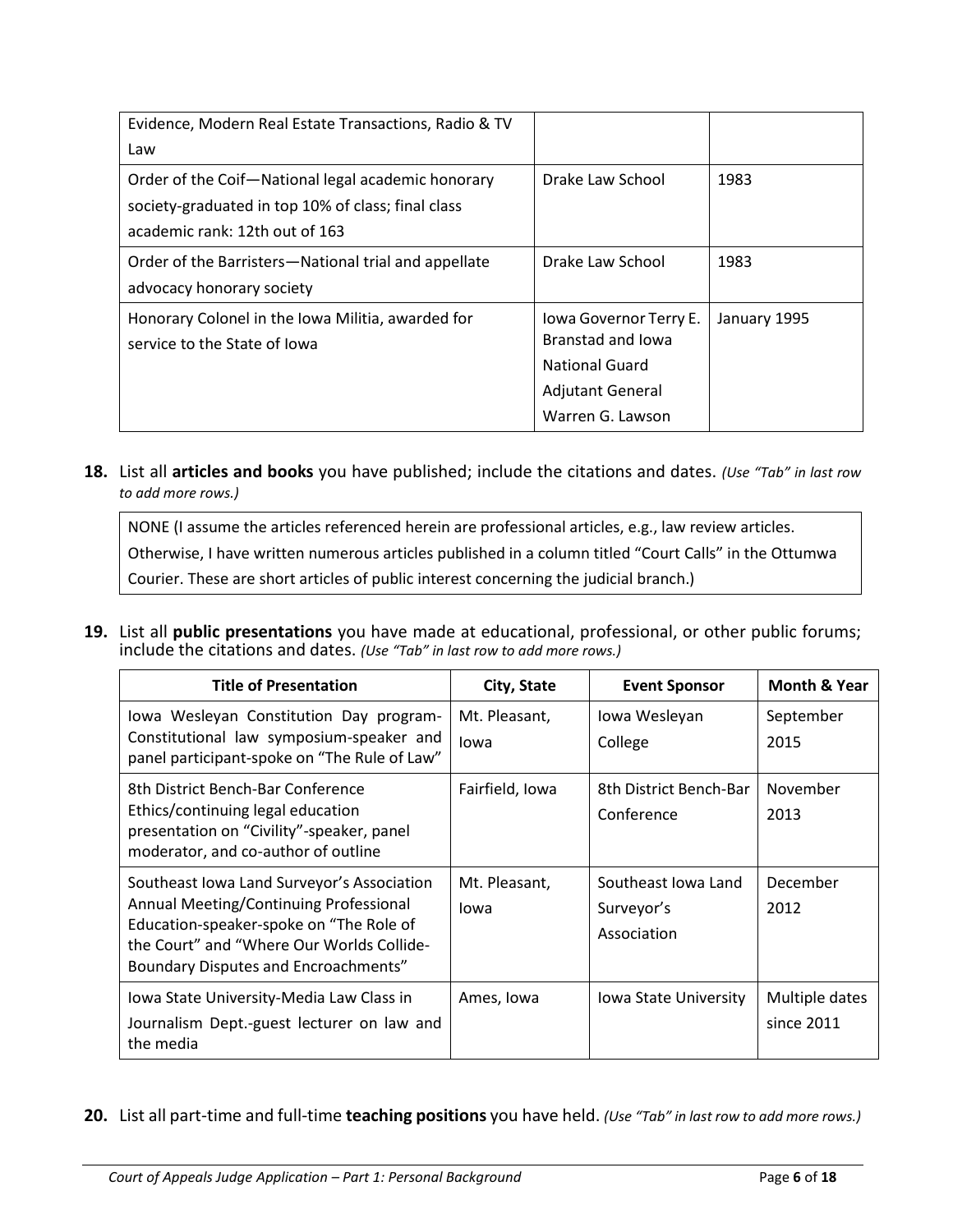| Name of School / College | City, State | <b>Name of Course(s)</b> | Month/Yr<br>to<br>Month/Yr | <b>Full-time or</b><br>Part-time |
|--------------------------|-------------|--------------------------|----------------------------|----------------------------------|
| <b>NONE</b>              |             |                          |                            |                                  |

**21.** List the courts or **jurisdictions** in which you are, or have been, **admitted to practice law**, including any administrative bodies with special admission requirements, and the dates of admission for each. *(Use "Tab" in last row to add more rows.)*

| State and federal jurisdictions in which you are, or have been,<br>admitted to practice law | Month/Yr<br><b>Admitted</b> |
|---------------------------------------------------------------------------------------------|-----------------------------|
| State of Iowa                                                                               | June 1983                   |
| U.S. District Court, Southern District of Iowa                                              | November 1983               |

**22.** List chronologically the **employment** you have had *since your initial admission to practice law* in any state or federal jurisdiction. For each time period, provide the following information as applicable:

**a.** If you served as a law clerk to a judge, provide the name of the judge, the court, and the court's location.

| Dates (From -- To) | Name of judge, name of court, and court location |
|--------------------|--------------------------------------------------|
| N/A                |                                                  |

- *b.* If you have practiced law, provide the following information for each position you have held:
- (1) Name of the law firm(s), company, or government agency that employed you,
- (2) City and state where the office was located,
- (3) Number of attorneys in the law firm or agency,
- (4) Whether you were a partner in the firm,
- (5) The areas of law in which you practiced, and
- (6) A description of the typical clients you represented. *(Use "Tab" in last row to add more rows.)*

| Dates (From -- To) | <b>Description of law practice</b> (address topics in $22(b)(1) - (6)$ for each time period) |
|--------------------|----------------------------------------------------------------------------------------------|
| June 1983-         | 1) Foss, Kuiken, Gookin & Cochran, P.C.;                                                     |
| September 2011     | 2) Fairfield, Iowa;                                                                          |
|                    | 3) Five attorneys;                                                                           |
|                    | 4) Partner, effective 1984;                                                                  |
|                    | 5) General legal practice, including civil and criminal trial and appellate practice,        |
|                    | contract, debtor/creditor (excluding debtor bankruptcy), banking, family, estate             |
|                    | planning, probate, business planning (including creation of partnerships,                    |
|                    | corporations and limited liability companies), real estate, personal injury/tort,            |
|                    | juvenile, municipal (I served as city attorney for Richland and Packwood, Iowa)              |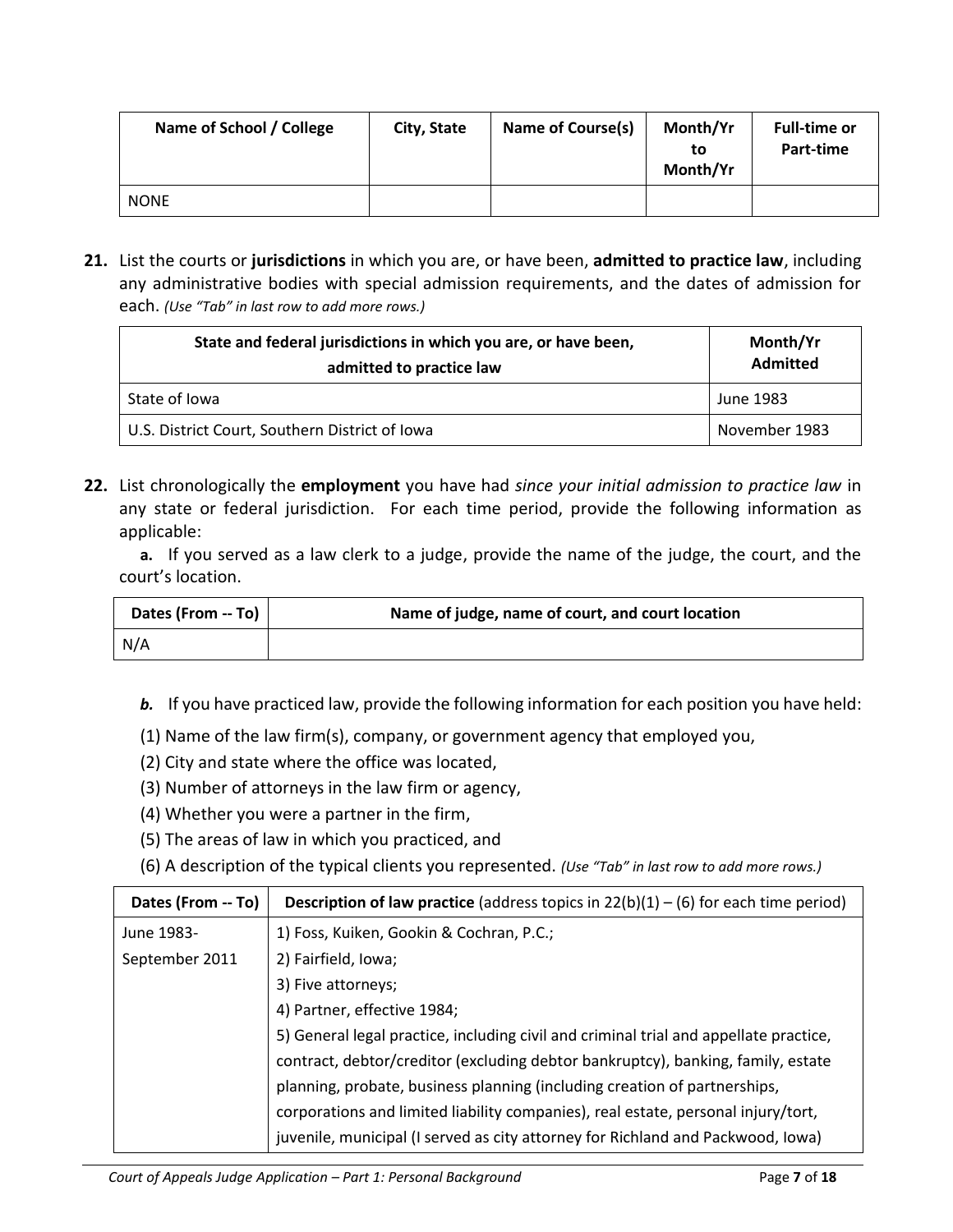|                      |                                                                                    | and church law;                                                             |  |  |
|----------------------|------------------------------------------------------------------------------------|-----------------------------------------------------------------------------|--|--|
|                      | 6) I represented banks, local businesses, local churches, municipalities, the Iowa |                                                                             |  |  |
|                      |                                                                                    | Annual Conference of the United Methodist Church and Bishop, and individual |  |  |
|                      |                                                                                    | clients.                                                                    |  |  |
| September<br>present | 2011-                                                                              | Iowa District Court Judge, 8th Judicial District (sub-district 8A)          |  |  |

- **23.** Regarding your legal experience:
	- **a.** Approximately what percentage of your court appearances have been in the following types of courts?

|     | Type of court           | $%$ of<br>appearances |
|-----|-------------------------|-----------------------|
| (1) | Federal courts          | 5%                    |
| (2) | State courts            | 90%                   |
| (3) | Administrative agencies | 5%                    |
| (4) | Other tribunals         |                       |

**b.** Approximately what percentage of your time have you spent on the following types of cases?

|     | <b>Types of cases</b> | % of your time |
|-----|-----------------------|----------------|
| (1) | Administrative        | 5%             |
| (2) | Civil                 | 35%            |
| (3) | Criminal              | 15%            |
| (4) | Domestic              | 25%            |
| (5) | Juvenile              | 5%             |
| (6) | Probate               | 15%            |
| (7) | Other (describe):     |                |

**c.** In the past **10 years\***, approximately how many cases have you **tried to a conclusion** (rather than settling) before a judge and before a jury? Indicate the number in which you were sole counsel, chief counsel, or associate counsel.

| Type of trial        | Total # of<br>trials | # as sole<br>counsel | # as chief<br>counsel | # as<br>associate<br>counsel |
|----------------------|----------------------|----------------------|-----------------------|------------------------------|
| Tried before a jury  |                      |                      |                       |                              |
| Tried before a judge | 10                   | 10                   |                       |                              |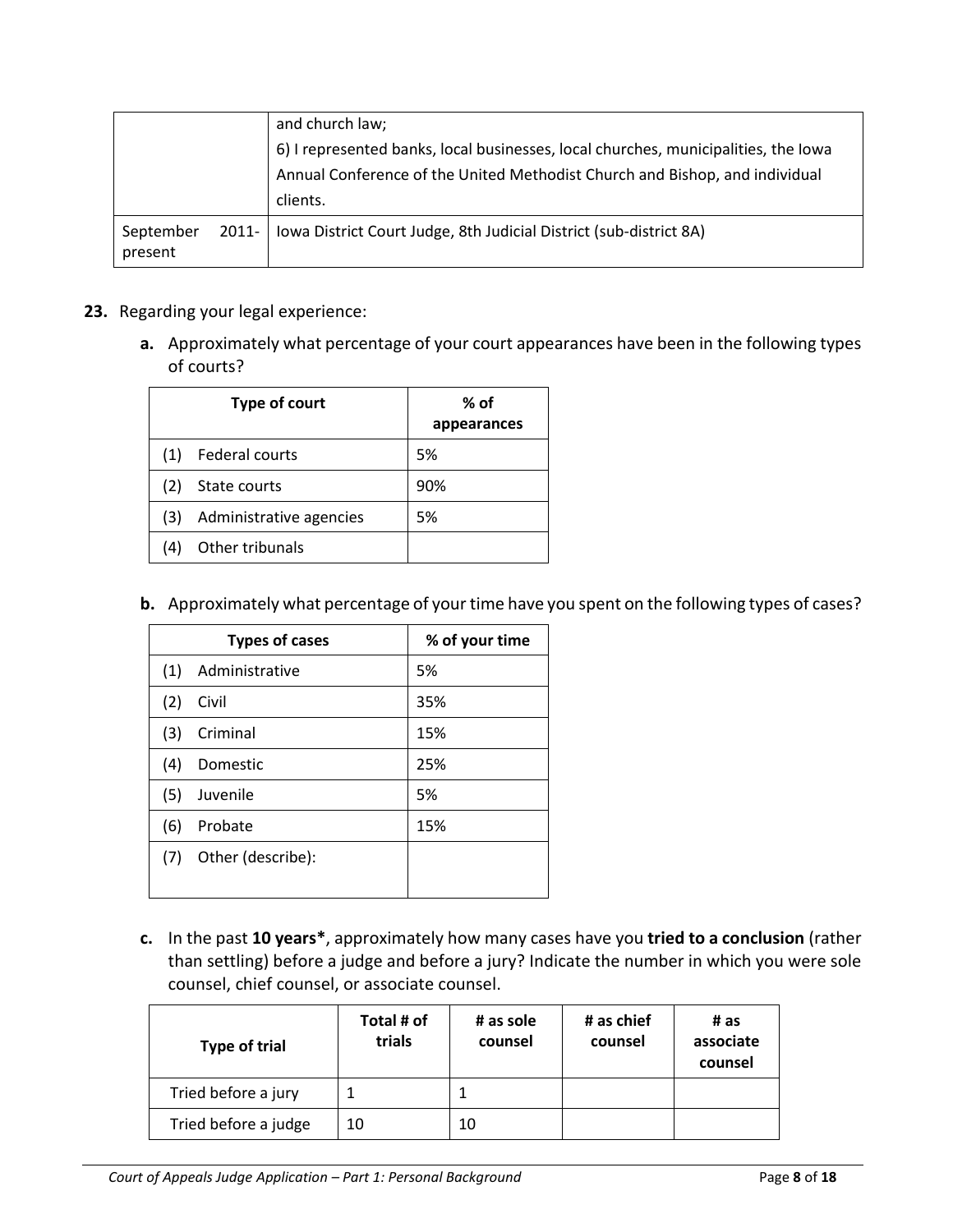| Column<br>Total | --- |  |  |  |
|-----------------|-----|--|--|--|
|-----------------|-----|--|--|--|

\*In the past 10 years, I was only in private practice approx. 2.5 years

**d.** In the past **20 years**, in approximately how many cases have you have represented a party in an **appeal to an appellate court in any state or federal jurisdiction?** Indicate the number in which you were sole counsel, chief counsel, or associate counsel.

| Appellate court*                           | Total #<br><b>of</b><br>appeals: | # as sole<br>counsel | # as chief<br>counsel | # as<br>associate<br>counsel | # in which you<br>presented oral<br>argument |
|--------------------------------------------|----------------------------------|----------------------|-----------------------|------------------------------|----------------------------------------------|
| Iowa Supreme Court                         | 1                                | $\mathbf{1}$         |                       |                              | $\mathbf{1}$                                 |
| Iowa Court of Appeals                      | 3                                | 3                    |                       |                              | Unk.                                         |
| Other state appellate<br>court (identify): |                                  |                      |                       |                              |                                              |
| Other state appellate<br>court (identify): |                                  |                      |                       |                              |                                              |
| Other state appellate<br>court (identify): |                                  |                      |                       |                              |                                              |
| Other appellate court<br>(identify):       |                                  |                      |                       |                              |                                              |
| Federal Circuit Court(s)                   |                                  |                      |                       |                              |                                              |
| U.S. Supreme Court                         |                                  |                      |                       |                              |                                              |
| <b>Total</b>                               | 4                                | 4                    |                       |                              | 1?                                           |

\* Count it as an appeal to an intermediate court of appeals (ICA) -- e.g., Iowa's Court of Appeals -- if the state intermediate court of appeal initially handled it; count it as a separate appeal to the supreme court (SC) if the SC accepted it upon a petition for further review from the ICA; count an appeal to the supreme court if the SC retained jurisdiction without first assigning it to the ICA. *(Use "Tab" in last row to add more rows.)*

- **e.** Describe the general nature of your *current law practice***,** including the substantive areas of the law in which you practice (e.g., civil, domestic, criminal) and the approximate percentage of time you have spent on each area over the *past five years*: N/A
- **24.** Describe three of the most significant legal matters that you have personally handled. For each of the significant legal matters include the following information:
	- **a.** Title of the case and the county and state of venue,
	- **b.** A brief summary of the substance of each matter,
	- **c.** A succinct statement of what you believe to be the significance of it,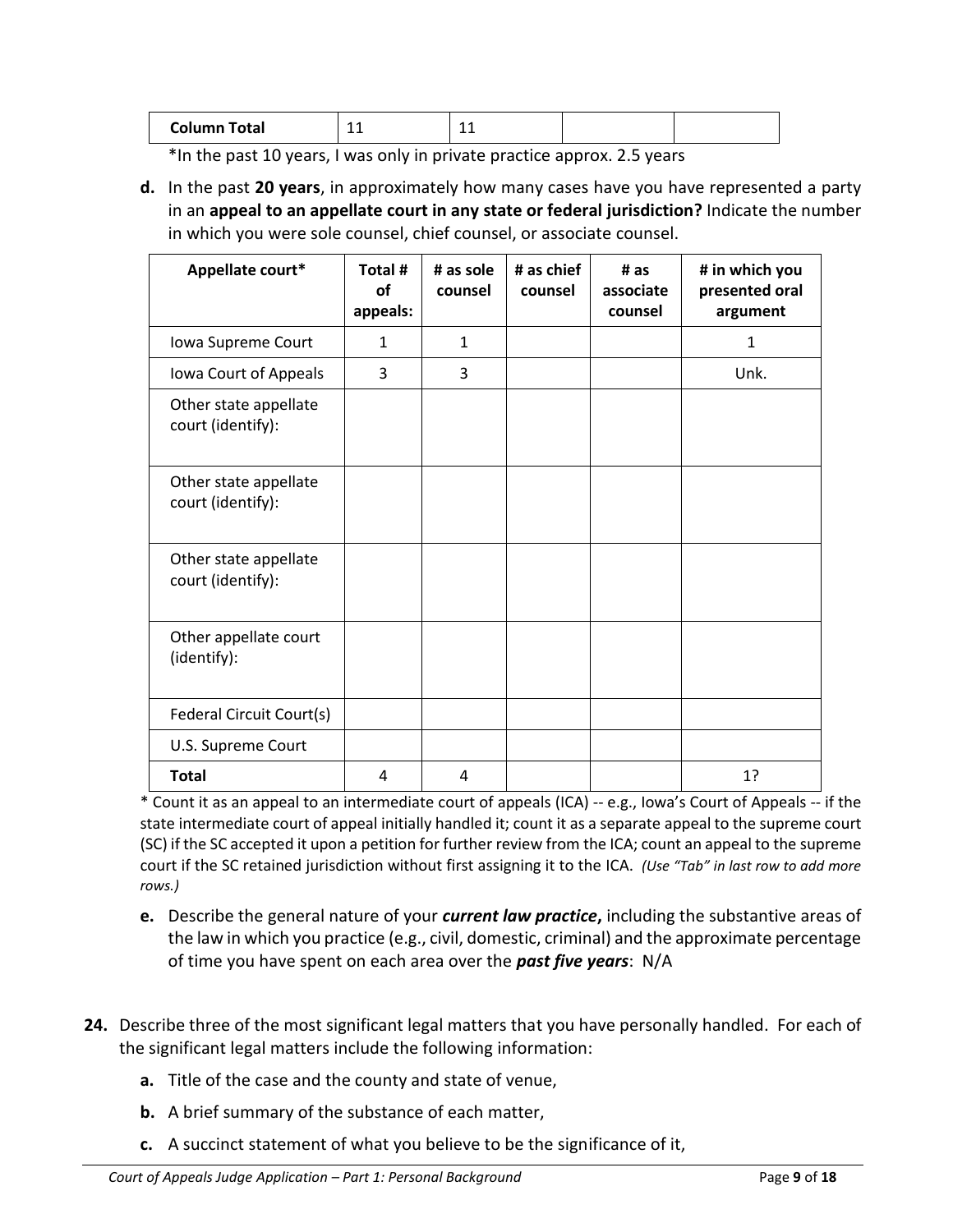- **d.** The name of the party you represented,
- **e.** The nature of your participation in the case,
- **f.** Dates of your involvement,
- **g.** The outcome of the case,
- **h.** Name(s) and address(es) [city, state] of co-counsel (if any),
- **i.** Name(s) of counsel for opposing parties in the case, and
- **j.** Name of the judge before whom you tried the case.

Note: if the matter was *confidential,* please avoid the use of any information that may allow disclosure of the identity of the parties.

### **Significant legal matter #1:**

a. Estate of Countryman v. Farmers Co-op Ass'n, 679 N.W.2d 598 (Iowa 2004).

b. This is one of the most challenging cases of my private practice career. A family gathered for a Labor Day get-together. Unknown to them, a propane gas leak had poured propane gas into the basement of the house. The propane ignited and the ensuing explosion destroyed the house in which the family members were gathered. Seven family members died. Many suffered critical injuries. Our office had done estate planning for some of the family members in years past. As survivors came to our office for estate advice, we perceived potential tort liability. We represented the estates of all that had perished.

We associated with a couple of other lawyers who specialized in propane explosions and products liability. For approximately the next five years we were immersed in a complex case representing numerous plaintiffs, including the seven estates, individual survivors, and a conservatorship for a minor, against numerous defendants, one of which is the appellee in the case cited, above. The case involved issues in probate, products liability, and corporation and business law, among others.

c. Although the legal and procedural issues were substantial, the most significant thing about this case is the people for whom we provided legal services. Among all the legal issues and procedural complexity, we were dealing with many people suffering deep grief, life-altering injuries, anger and frustration. Yet, they were also good people of deep faith who would make you feel better, even as you felt so bad for them. They did not want vengeance; they wanted justice. This case taught me what a special role the legal profession plays in helping people achieve justice, and how important it is to respect the feelings and experiences of your clients during these difficult life journeys.

d. We represented all plaintiffs/appellants noted in the Iowa Supreme Court case cited above.

e. I participated in most all aspects of the cases, both probate and tort, although the counsel with whom we associated with specialized experience in propane and products liability admittedly served as lead counsel on those issues, while I provided assistance and support.

f. Specific dates are unknown. Approximately from late 1999 through 2004.

g. Although one case in Polk County District Court proceeded through jury selection, ultimately, confidential settlements were negotiated with all defendants, with no admission of liability.

h. Lead co-counsel was Donald Beattie, 4300 Grand Ave., Des Moines, Iowa 50312.

i. There were numerous attorneys representing multiple defendants over the course of this case, the identity of whom I do not recall. In the case cited above, involving appeal of a summary judgment ruling, Richard Fry and Nancy Penner of Shuttleworth & Ingersoll, PLC, Cedar Rapids, Iowa, represented the defendant/appellee.

j. I do not recall the name of the Polk County judge involved in the case that proceeded through jury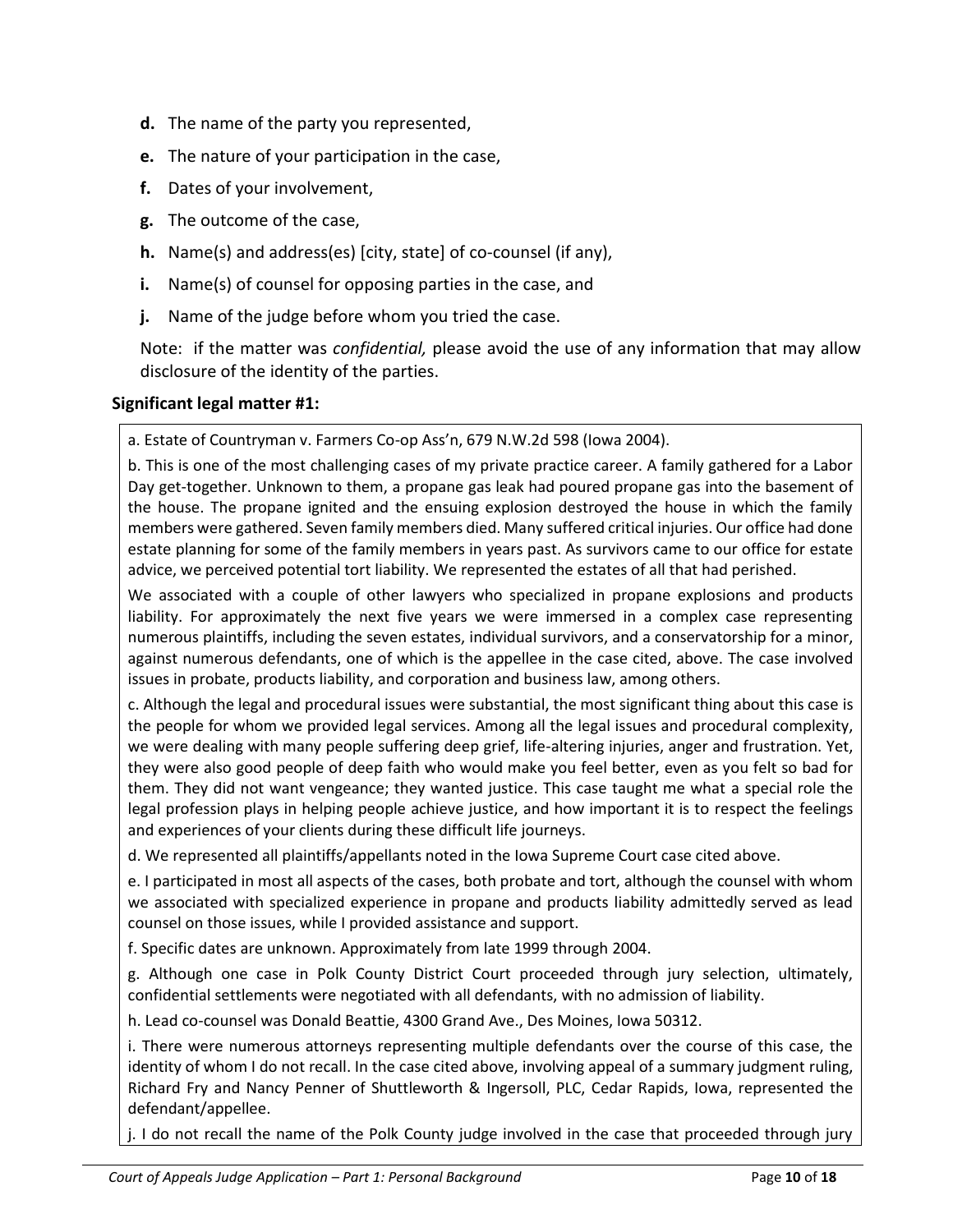selection. Regarding the above-cited case, the Polk County district court judge who entered summary judgment, which was the subject of appeal, was the Honorable Larry Eisenhauer.

### **Significant legal matter #2:**

a. Farmers National Bank of Winfield v. Winfield Implement Co. Ltd, 702 N.W.2d 465 (Iowa 2005).

b. This case involved two different lawsuits. I defended a local business and co-owner of that business in litigation involving a bank pursuing the co-owner on a loan for which his obligations to the bank had been satisfied. We filed a motion for summary judgment on the issue. The district court sustained our motion and dismissed the bank's action. The bank appealed. The appeal was considered by the Iowa Court of Appeals. The Court of Appeals reversed the district court and reinstated the action against my clients. We sought further review with the Iowa Supreme Court, which was granted, and the Supreme Court reversed the Court of Appeals in the case cited, above. Thus, the action against my clients was finally dismissed. In turn, my individual client filed a separate tort claim for malicious prosecution and abuse of process against the bank for its action against him. That tort claim eventually was resolved by confidential settlement, without admission of liability.

c. This case is significant because in most of my debtor/creditor work, I represented banks and creditors. This case was the first major case in which I represented a debtor in extended litigation, who I concluded had no liability for the debt on which the bank doggedly pursued him. It was an eye-opening experience for me, having generally only represented creditors. My client was placed in a serious financial bind over an extended time, with consequent emotional distress, due to the bank's pursuit of its claim. It was a hard-fought battle that taught me the truth of the saying, "there are always two sides to the story," and not to give up when you believe justice demands a certain outcome.

d. Winfield Implement Co., Ltd. and Jerry Steele.

e. Sole legal counsel.

f. Approximately 2002-2006.

g. The bank's action against my client was dismissed and my client's action against the bank was resolved by confidential settlement, without admission of liability.

h. No co-counsel.

i. Opposing counsel was Wm. Scott Power and Brent Ruther of Aspelmeier, Fisch, Power, Engberg & Helling, P.L.C., Burlington, Iowa.

j. The district court judge whose summary judgment ruling was the subject of the two appeals was the late Honorable Judge R. David Fahey

### **Significant legal matter #3:**

a. In re Marriage of Walters, No.2-343/11-1746, 2012 WL 2411183 (Iowa Ct. App 2012)

b. This is a divorce modification case. The parties had two minor children. The mother had physical custody of the two minor children. The father sought modification of the divorce decree to grant him physical care of the children.

c. This case is significant because it was my first trial as a judge. My investiture was September 16, 2011. On Wednesday, September 21, 2011, I walked into chambers in Mahaska County for my first trial, scheduled for two days, and found numerous thick files on my desk. The files revealed almost continuous litigation between the parties concerning their children since their original divorce. We spent two very long days in trial. During the course of that trial, I was struck by the gravity and magnitude of the decisions judges are called upon to make each day. I generally understood that reality from 28 years of practicing law, but as the decision-maker, I realized I had underappreciated that reality. In my first few days on the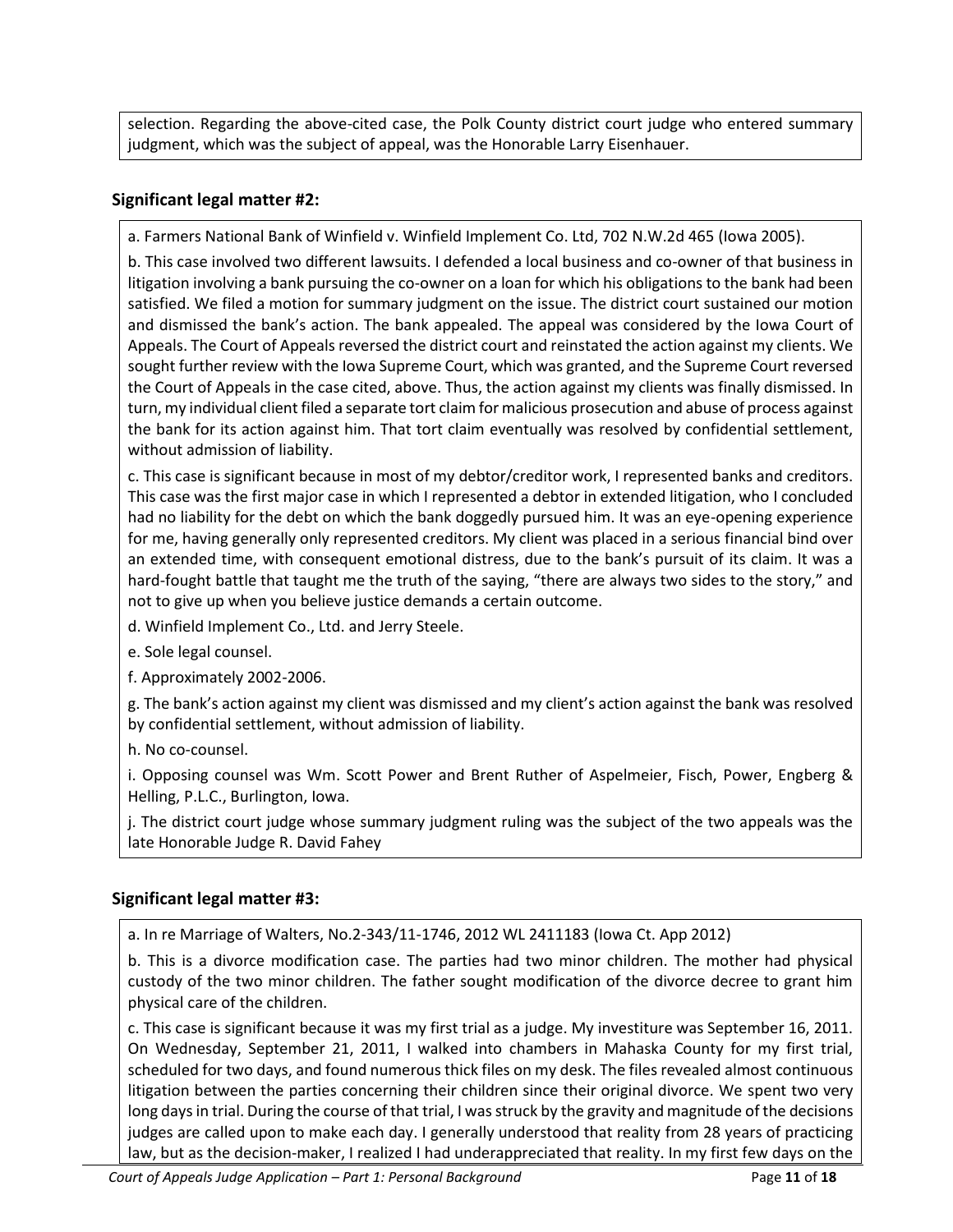| bench, I presided at a trial that required me to make extremely difficult, life-changing decisions<br>concerning these parents and their children. I will never forget how challenged and humbled I felt to wear<br>the robe and make such important decisions for that family. It is an experience which continues to<br>influence me every day in my work. |
|--------------------------------------------------------------------------------------------------------------------------------------------------------------------------------------------------------------------------------------------------------------------------------------------------------------------------------------------------------------|
| d. $N/A$                                                                                                                                                                                                                                                                                                                                                     |
| e. Judge                                                                                                                                                                                                                                                                                                                                                     |
| f. September 2012                                                                                                                                                                                                                                                                                                                                            |
| g. I ruled to split physical care of the two children, with one child in each parent's physical care, under the<br>unique circumstances of the case. The ruling was upheld by the lowa Court of Appeals in the case cited,<br>above.                                                                                                                         |
| h. N/A                                                                                                                                                                                                                                                                                                                                                       |
| i. $N/A$                                                                                                                                                                                                                                                                                                                                                     |
| j. $N/A$                                                                                                                                                                                                                                                                                                                                                     |

- **25.** Have you served as a judicial officer in any state? (Yes / No):  $\vert$  **YES**  $\vert$  *If "No" skip to # 26.* 
	- **a.** If "Yes" provide the following information: *(Use "Tab" in last row to add more rows.)*

| Dates (From -- To) | Judicial title | <b>County or District</b> | Types of cases within your jurisdiction |
|--------------------|----------------|---------------------------|-----------------------------------------|
| September 2011 to  | lowa District  | 8A                        | General-all types                       |
| present            | Court Judge    |                           |                                         |

**b.** If you have been a judicial officer in **Iowa** during the previous *five years*:

**(1)** How many times did you **fail** to file the monthly Rule 22.10 reports by the report deadline?

To the best of my knowledge, I once forgot to file a 22.10 report because the monthly 10-day window for filing occurred while I was on vacation. Upon bringing this to my attention, I immediately filed the report showing no cases pending more than 60 days.

**(2)** During the past *five years*, how many **cases** did you list on your Rule 22.10 reports that were more than the following number of days old from the time they were submitted for a ruling?

|                       | 120 days old | 180 days old | 240 days old | One year old |
|-----------------------|--------------|--------------|--------------|--------------|
| # of cases more than: | <b>NONE</b>  | <b>NONE</b>  | <b>NONE</b>  | <b>NONE</b>  |

**26.** If you are **currently** an officer, director, partner, sole proprietor, or otherwise engaged in the **management of any business enterprise or nonprofit organization** other than a law practice, provide the following information about your position(s) and title(s): *(Use "Tab" in last row to add more rows.)*

| Name of business /<br>organization | Your title                             | <b>Your duties</b>                                                                                                       | Dates (From -- To) |
|------------------------------------|----------------------------------------|--------------------------------------------------------------------------------------------------------------------------|--------------------|
| Deer View Estates,<br>Ltd.         | Vice-president, board<br>of directors, | Extremely limited. I attend to $ 8-22-2003$ to<br>legal matters, including filing<br>reports<br>corporate<br>with<br>the | present.           |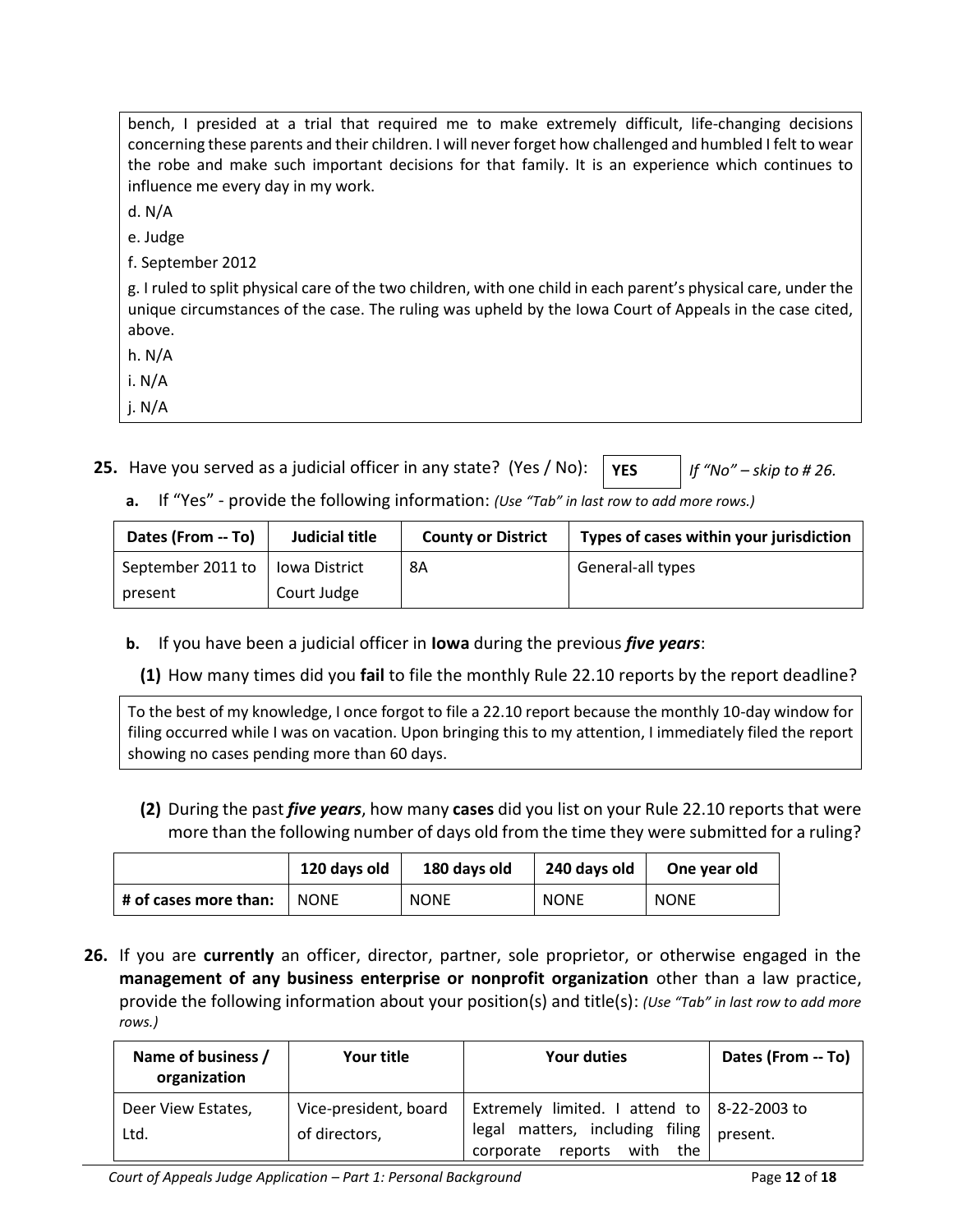| shareholder. | lowaSecretary of State. My wife     |  |
|--------------|-------------------------------------|--|
|              | and I and another couple created    |  |
|              | residential subdivision in<br>a     |  |
|              | Fairfield, Iowa, several years ago. |  |
|              | We have two lots that have not      |  |
|              | yet sold, so the corporation        |  |
|              | remains active but no business is   |  |
|              | conducted, other than marketing     |  |
|              | of the remaining lots.              |  |

**27.** List all county, state, and national **bar association and professional organization memberships** and the years you have been a member of each (e.g., 1998 to present), and identify any committees on which you have served and offices you have held in those organization(s) - and the titles and dates of any offices you have held. *(Use "Tab" in last row to add more rows.)*

| Professional associations to which you have<br>belonged | <b>Committees / Offices</b>                                                                                                              | Dates (From -- To)        |
|---------------------------------------------------------|------------------------------------------------------------------------------------------------------------------------------------------|---------------------------|
| Iowa State Bar Association (current)                    | Juvenile (past)<br>Probate (past)<br>Jury Instructions (current)<br>Volunteer Lawyers Project<br>(past)<br>ISBA Mentoring program (past) | June 1983 to<br>present.  |
| Jefferson County, Iowa, Bar Association<br>(current)    | None                                                                                                                                     | June 1983 to<br>present   |
| American Bar Association (past)                         | None                                                                                                                                     | June 1983 to unk.<br>Date |
| Iowa Association for Justice (past)                     | None                                                                                                                                     | Unk. to Sept. 2011        |
| lowa Judges Association                                 | <b>Board of Directors</b>                                                                                                                | Sept. 2011 to<br>present  |

**28.** List all local, county, state, and national government (including but not limited to judicial branch) **commissions, task forces, or advisory committees** on which you have served - and any titles (e.g., chair) you have held on such commissions or committees. *(Use "Tab" in last row to add more rows.)*

| Dates (From -- To) | Government commissions, task forces, etc. on which you served                             |
|--------------------|-------------------------------------------------------------------------------------------|
| Unk.               | Iowa Supreme Court Limited Jurisdiction Task Force (past)                                 |
| Unk.               | Iowa Supreme Court Commission on Continuing Legal Education (Chair) (past)                |
| Unk. to present    | Iowa Supreme Court Client Security Commission (Chair) (current)                           |
| Unk. to present    | Iowa Supreme Court Rules of Criminal Procedure Advisory Committee (Co-chair)<br>(current) |
| Unk. to present    | lowa Supreme Court Rules of Criminal Procedure Review Task Force (current)                |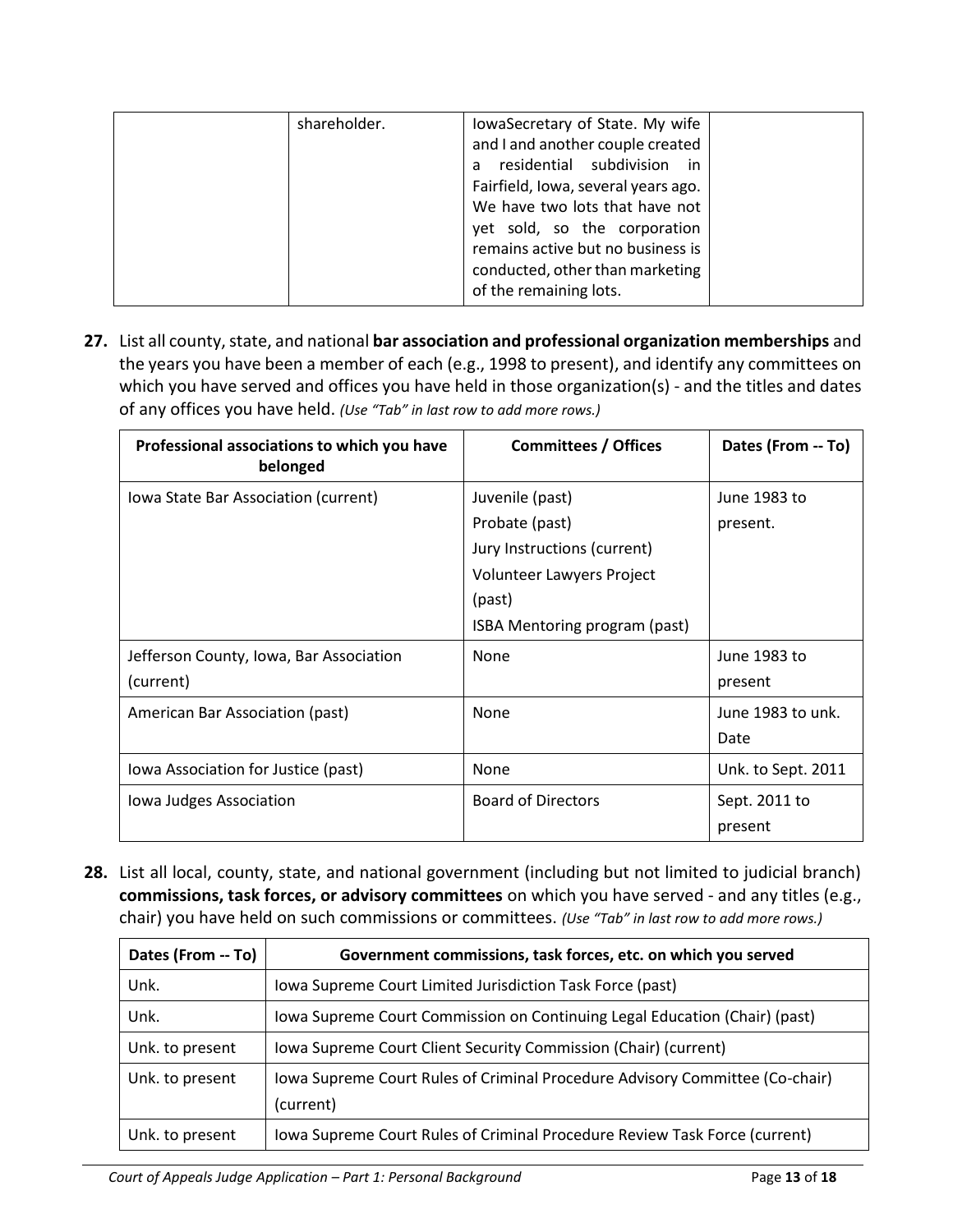| Unk. | lowa Supreme Court Guardianship and Conservatorship Reform Task Force (Work<br>Group Chair) (past)                   |
|------|----------------------------------------------------------------------------------------------------------------------|
| Unk. | Jefferson County Courthouse Security Committee (current)                                                             |
| Unk. | 8A Judicial District Magistrate Nominating Commission (Chair) (Poweshiek Co.,<br>Appanoose Co., Mahaska Co. current) |
| Unk. | 8th Judicial District Department of Correctional Services Board of Directors (current)                               |
| Unk. | Iowa Judicial Workload Formula Study Committee (2016) (past)                                                         |

### **29.** Describe your **pro bono** work during the past **10 years**:

| а. | Approximate number of pro bono cases you've<br>handled:         | Unk., several            |
|----|-----------------------------------------------------------------|--------------------------|
|    | <b>b.</b> Average number of hours of pro bono service per year: | Unk., varied             |
| c. | Types of pro bono cases:                                        | Landlord/Tenant, Divorce |

**30.** List any **employment outside of the legal profession** that you have had since graduating from law school that may be relevant to this application; include: (a) the dates, (b) organization or business for whom you worked, and (c) duties you performed. *(Use "Tab" in last row to add more rows.)*

|     | Dates (From -- To)   Business / Organization Name, City, State | <b>Your Duties</b> |
|-----|----------------------------------------------------------------|--------------------|
| N/A |                                                                |                    |

**31.** Have you ever held **public office** or have you ever been a candidate for public office? If the answer is "yes," describe the public office held or sought, the location of the public office, and the dates. *(Use "Tab" in last row to add more rows.)*

| Dates (From -- To) | Public office(s): Indicate "Held" or "Sought" and Location                   |
|--------------------|------------------------------------------------------------------------------|
| Jan. 1998-Sept.    | Fairfield, Iowa City Council-At Large (Held)-mayor pro tem, chair of various |
| 2011               | committees                                                                   |
|                    |                                                                              |

**32.** Provide the following information on your **military service** (if any): *(Use "Tab" in last row to add more rows.)*

| Dates (From $-$ To) $\vert$ | <b>Military branch</b> | <b>Current Rank</b> | <b>Location and dates of</b><br>service in other countries | <b>Current Status</b><br>(Active/Inactive) |
|-----------------------------|------------------------|---------------------|------------------------------------------------------------|--------------------------------------------|
| <b>NONE</b>                 |                        |                     |                                                            |                                            |

**33.** List any **civic, charitable, religious, educational, social or fraternal organization(s)** to which you belong or provide volunteer services. Describe the nature of your involvement with the organization(s), including any offices you have held with the organization(s). *(Use "Tab" in last row to add more rows.)*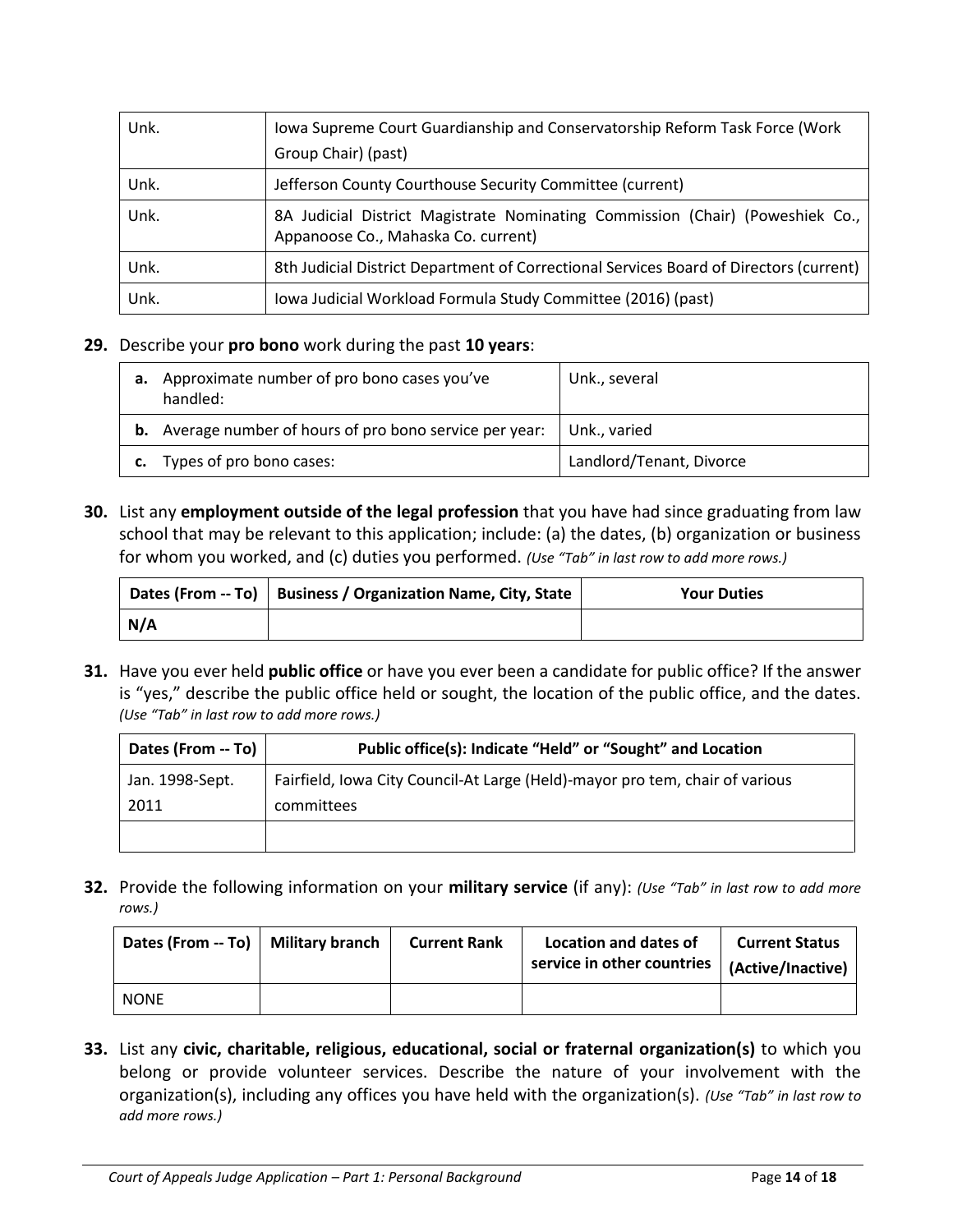| Dates (From -- To) | <b>Organization Name</b>                                                             | Nature of your involvement                                                                                                |
|--------------------|--------------------------------------------------------------------------------------|---------------------------------------------------------------------------------------------------------------------------|
| Unk.               | Fairfield Area Chamber of<br>Commerce                                                | Board of directors, vice-president (Past)                                                                                 |
| Unk.               | Fairfield Evergreen<br><b>Cemetery Association</b>                                   | Board of directors, secretary/treasurer (Past)                                                                            |
| Unk.               | <b>Fairfield Economic</b><br><b>Development Association</b><br><b>Advisory Board</b> | Advisor to Fairfield Economic Development<br>Association (Past)                                                           |
| Unk.               | Fairfield Park and<br><b>Recreation Department</b>                                   | Board of trustees (Past)                                                                                                  |
| Unk.               | Fairfield Rotary Club                                                                | Board of directors, secretary, vice-president, and<br>president (Past)                                                    |
| Unk.               | <b>Fairfield Public Access TV</b><br>Committee                                       | Chairman (Past)                                                                                                           |
| Unk.               | Fairfield Public Library<br>Campaign                                                 | Committee co-chair to build new library (Past)                                                                            |
| Unk.               | <b>Fairfield Aquatic Center</b><br>Campaign                                          | Committee co-chair to build new aquatic center<br>(Past)                                                                  |
| Unk.               | Jefferson County Hospital<br>Foundation                                              | Board of directors, president (Past)                                                                                      |
| 1983-present       | <b>Fairfield First United</b><br>Methodist Church                                    | Member, chair of numerous committees, choir,<br>praise band (Current)                                                     |
| Unk.               | United Methodist local<br>church lay speaker                                         | Pulpit supply (Past)                                                                                                      |
| Unk.               | Ottumwa District Council<br>on United Methodist<br><b>Ministries</b>                 | President, assistance to local church ministries<br>(Past)                                                                |
| Unk.               | <b>Iowa Annual Conference of</b><br>the United Methodist<br>Church                   | Board of Trustees, President (Past)                                                                                       |
| Unk.               | Iowa United Methodist<br>Foundation, Inc.                                            | Board of Directors, President (Past)                                                                                      |
| Unk.               | Chancellor, Iowa Annual<br>Conference of the United<br>Methodist Church              | Attorney for the Bishop and state organization of<br>the United Methodist Church (Past) (As part of<br>private practice.) |
| Unk.               | Iowa Mental Health,<br>Mental Retardation,                                           | State Administrative Commission, Chairman (Past)                                                                          |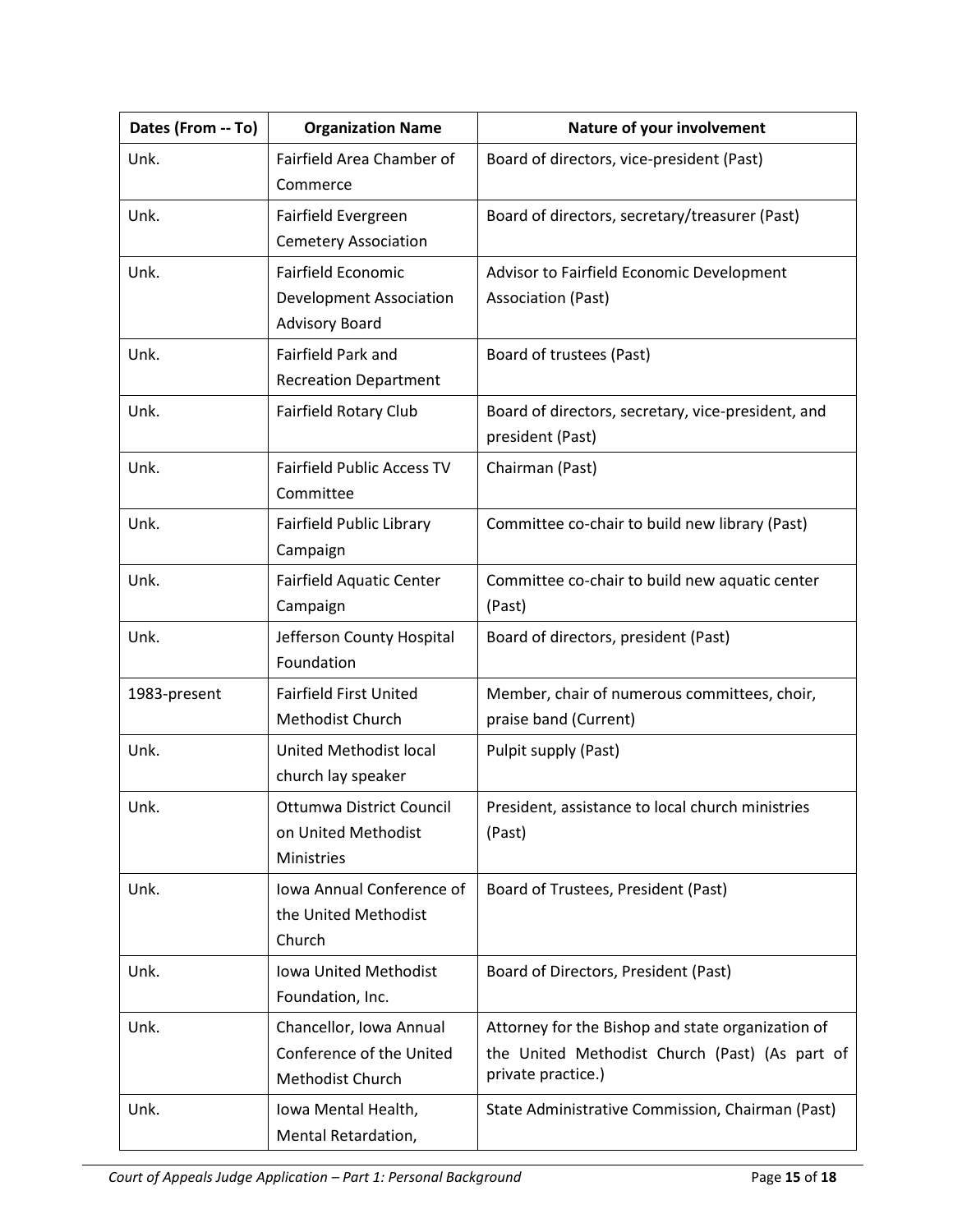|      | <b>Developmental Disabilities</b> |                                       |
|------|-----------------------------------|---------------------------------------|
|      | Commission                        |                                       |
| Unk. | <b>Community Mental Health</b>    | Board of directors, president. (Past) |
|      | Center of Henry, Louisa and       |                                       |
|      | Jefferson Counties                |                                       |

**34.** List all the **social media applications** (e.g., Facebook, Twitter, Snapchat, Instagram, Linkedin) that you have used in the past **five years** and your account name or other identifying information (excluding passwords) for each account. *(Use "Tab" in last row to add more rows.)*

| Social media application name | Account name or other identifying information |
|-------------------------------|-----------------------------------------------|
| Facebook                      | Myron Gookin                                  |

**35. References:** List the names, addresses, and telephone numbers of at least **five persons** who are in a position to provide knowledgeable comments about your qualifications for this judicial position.

| <b>Name</b>                    | <b>Address</b>                      | Telephone number |
|--------------------------------|-------------------------------------|------------------|
| Craig R. Foss-former law       | <b>1st National Bank Building</b>   | 641-472-3129     |
| partner                        | Suite 201                           |                  |
|                                | Fairfield, Iowa 52556               |                  |
| Honorable Michael R.           | <b>Washington County Courthouse</b> | 319-653-7764     |
| <b>Mullins</b>                 | Washington, Iowa 52353              |                  |
| Iowa Court of Appeals          |                                     |                  |
| Robert Smith-law school        | <b>Vermeer Corporation</b>          | 641-621-7727     |
| classmate and apartment        | 1210 Vermeer Road East              |                  |
| mate-Vice-President and        | P.O. Box 200                        |                  |
| General Counsel, Vermeer       | Pella, Iowa 50219                   |                  |
| Corporation                    |                                     |                  |
| James Q. Blomgren, Chief       | 305 North 10th St.                  | 641-673-3802     |
| Judge, 8th Judicial District,  | Oskaloosa, Iowa 52577               |                  |
| retired; Mahaska County        |                                     |                  |
| Attorney, retired.             |                                     |                  |
| Josephine<br>Gittler-<br>Prof. | 412 Boyd Law Building               | 319-335-9046     |
| Faculty Member,                | The University of Iowa              |                  |
| University of Iowa, College    | Iowa City, Iowa 52246               |                  |
| of Law, College of             |                                     |                  |
| Medicine, College of           |                                     |                  |
| Nursing, College of Public     |                                     |                  |
| Health                         |                                     |                  |
| Joseph (Joe) Carr-long-time    | 1106 Kodi Circle                    | 641-919-4650     |
| neighbor and friend            | Fairfield, Iowa 52556               |                  |

*Court of Appeals Judge Application – Part 1: Personal Background* Page **16** of **18**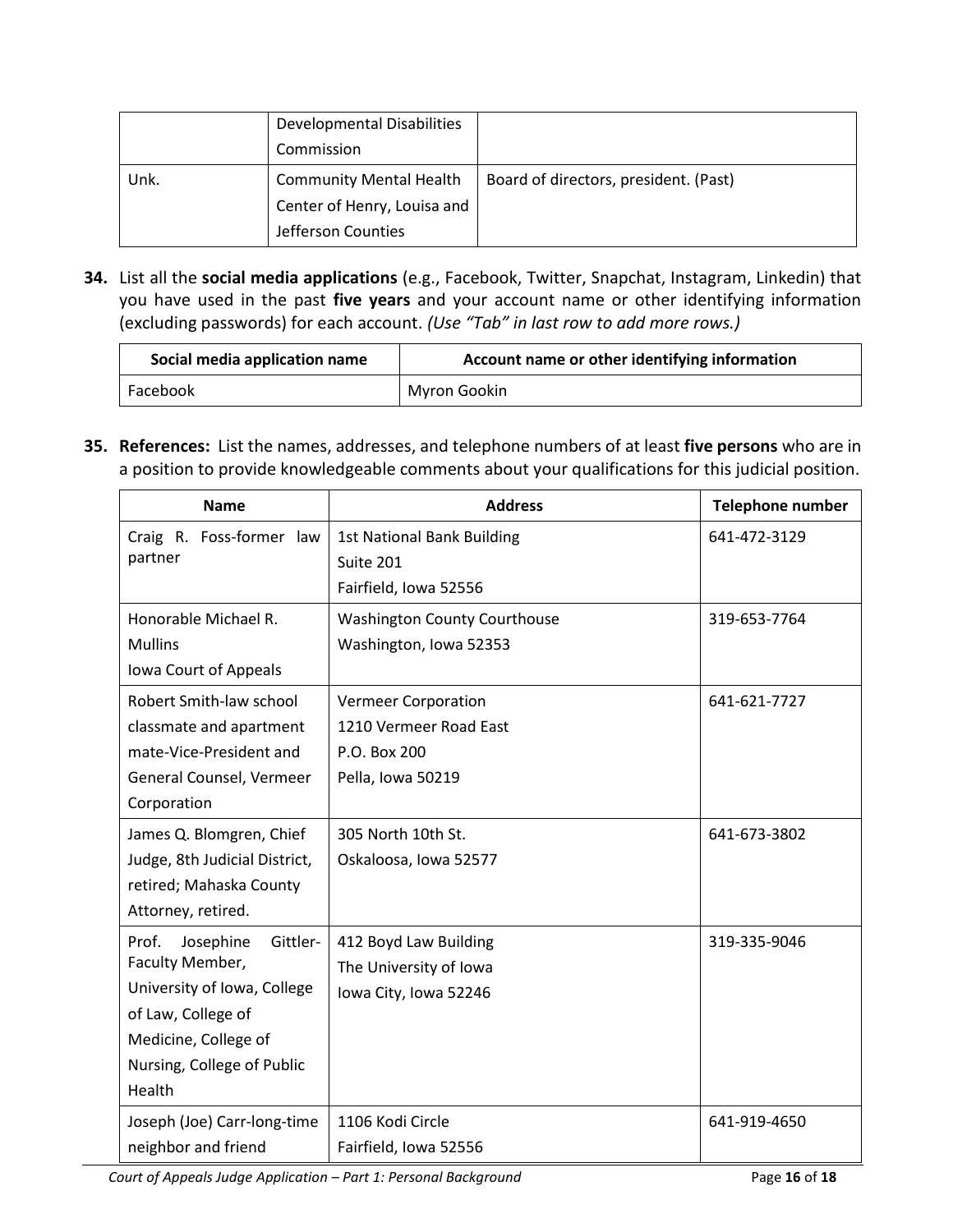**36.** Provide any **additional information** that may reflect positively on you or which you believe would assist the State Judicial Nominating Commission in selecting nominees for this position.

There are always questions commissioners are not supposed to ask regarding personal matters. I am happy to provide information. My wife and I were both born and raised in Fairfield, Iowa, and never anticipated returning there. We did return, however, and have never regretted our decision to pursue our careers and raise our family in Fairfield. We are high school sweethearts who have been married 35 years. We have three children, a daughter and two sons, all college graduates. My wife retired this past year from 30 years teaching in public schools, mostly 6th grade reading and language arts. I am very healthy. In my spare time, I enjoy exercise, working outside, reading, travelling, music (especially drumming) and family.

Throughout my life, I have always sought new experiences in my education, profession, businesses, community, church and in general service to others. This application sets forth the history of many of my varied experiences. I am proud that at the same time as I was involved in a busy private law practice, my wife and I and another couple developed a new residential subdivision in Fairfield, Deer View Estates, Ltd. I also created a corporation with four other business people, Fairfield Media Group, Inc., and purchased and operated four radio stations in S.E. Iowa over the course of ten years. For fun, I play in a 60's-70's rock band with other musicians of my generation. I love life, learning and experiencing all that I can. Being a general practitioner and a district court judge over the last 36 years has exposed me to the incredible breadth of the law and challenged me as an attorney and as a judge in multiple areas of the law. My experience in the law and life in general has uniquely prepared me to serve the Iowa Judicial Branch at the appellate level. I look forward to the challenge. I will give it my absolute best efforts, as I have done with all challenges throughout my life.

Finally, I am proud to have received from the Iowa State Bar Association, through the attorneys who practice before me, a 100% retention rating for the 2018 retention election and very high scores concerning my work as a district court judge.

Specifically, with 5 being the top score, meaning "Excellent", I received the following scores:

- Knowledge and application of the law  $4.71$
- Perception of factual issues 4.72
- Punctuality for court proceedings 4.84
- Attentiveness to evidence and arguments 4.77
- Management and control of the courtroom 4.83
- Temperament and demeanor 4.86
- Clarity and quality of written opinions 4.73
- Promptness of rulings and decisions 4.76

With 5 being the top score, meaning "Strongly Agree", I received the following scores:

- Avoids undue personal observations or criticisms of litigants, judges and lawyers from bench or in written opinions: 4.88
- Decides cases on basis of applicable law and fact, not affected by outside influence: